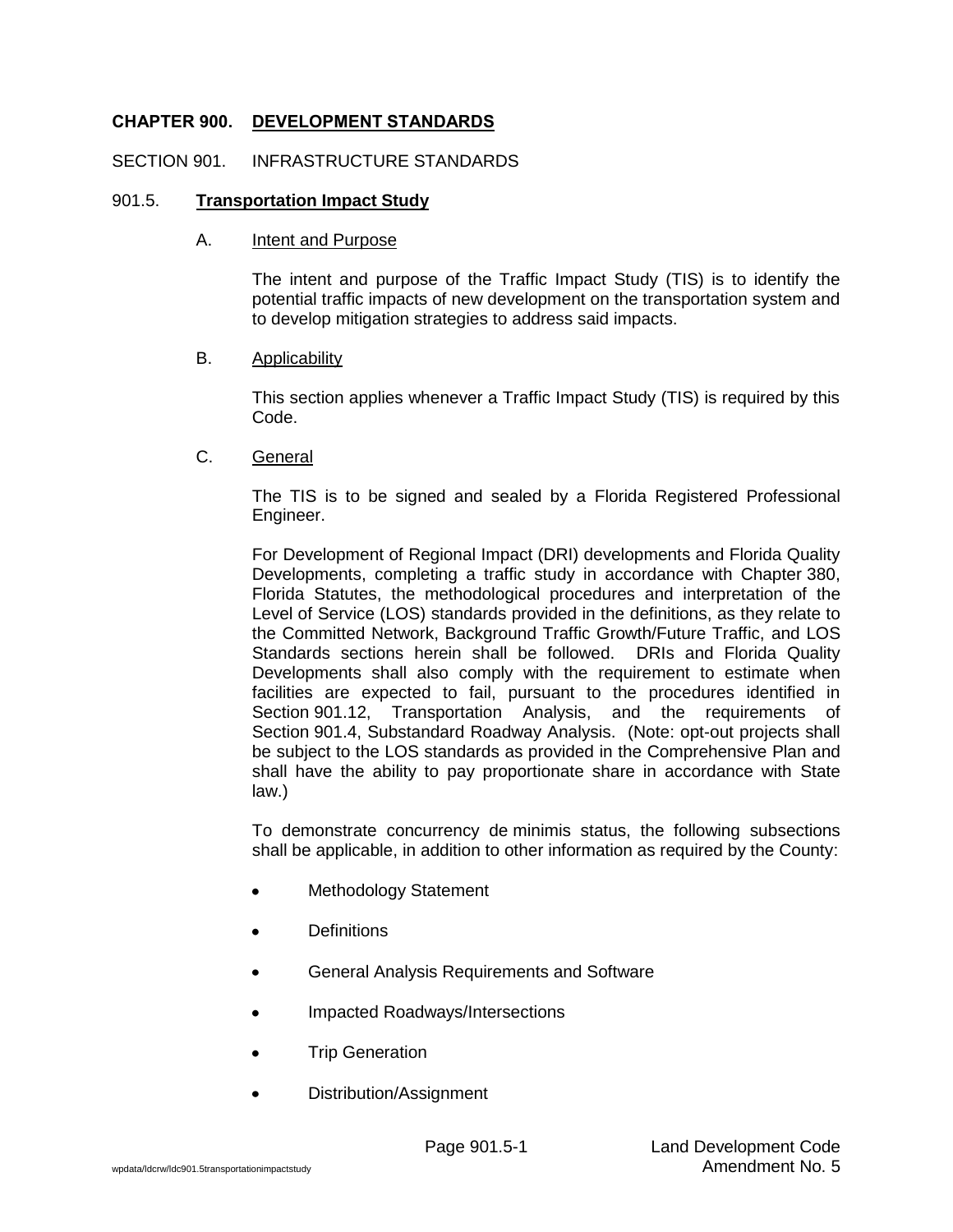- Internal Capture  $\bullet$
- Passerby Capture
- Traffic Counts
- Background Traffic Growth

The network on which de minimis determinations are based may include the Committed Network as defined herein.

D. Methodology Statement

Prior to conducting any study, a methodology statement shall be prepared by the applicant and submitted for review and approval by the County Administrator or designee. The purpose of the methodology statement is to establish agreed-upon methodologies and assumptions prior to the start of the study and, if appropriate, to provide substantiation that the development's impacts are de minimis and further traffic study and review is not required. The following elements of the methodology, as listed below, should be specifically addressed at a minimum:

- Description of land uses, site location, build-out schedule, and phasing, including any interim uses generating traffic.
- Preliminary Site Plan
- Trip Generation
- Internal Capture
- Background Traffic Growth Procedure
- Distribution and Assignment
- De Minimis Assertion, if applicable.
- Committed Network

Unless otherwise agreed to in the methodology process, the procedures of this subsection shall be followed.

A methodology statement shall be prepared using the guidelines provided in the following paragraphs. The methodology statement shall be first reviewed by a County representative, if necessary, through a methodology meeting with the applicant's consultant. The applicant's consultant will then revise the statement based upon agreed upon methodologies. The applicant shall ensure the consultant does not prepare a traffic study without an approved methodology statement signed by the County Administrator or designee.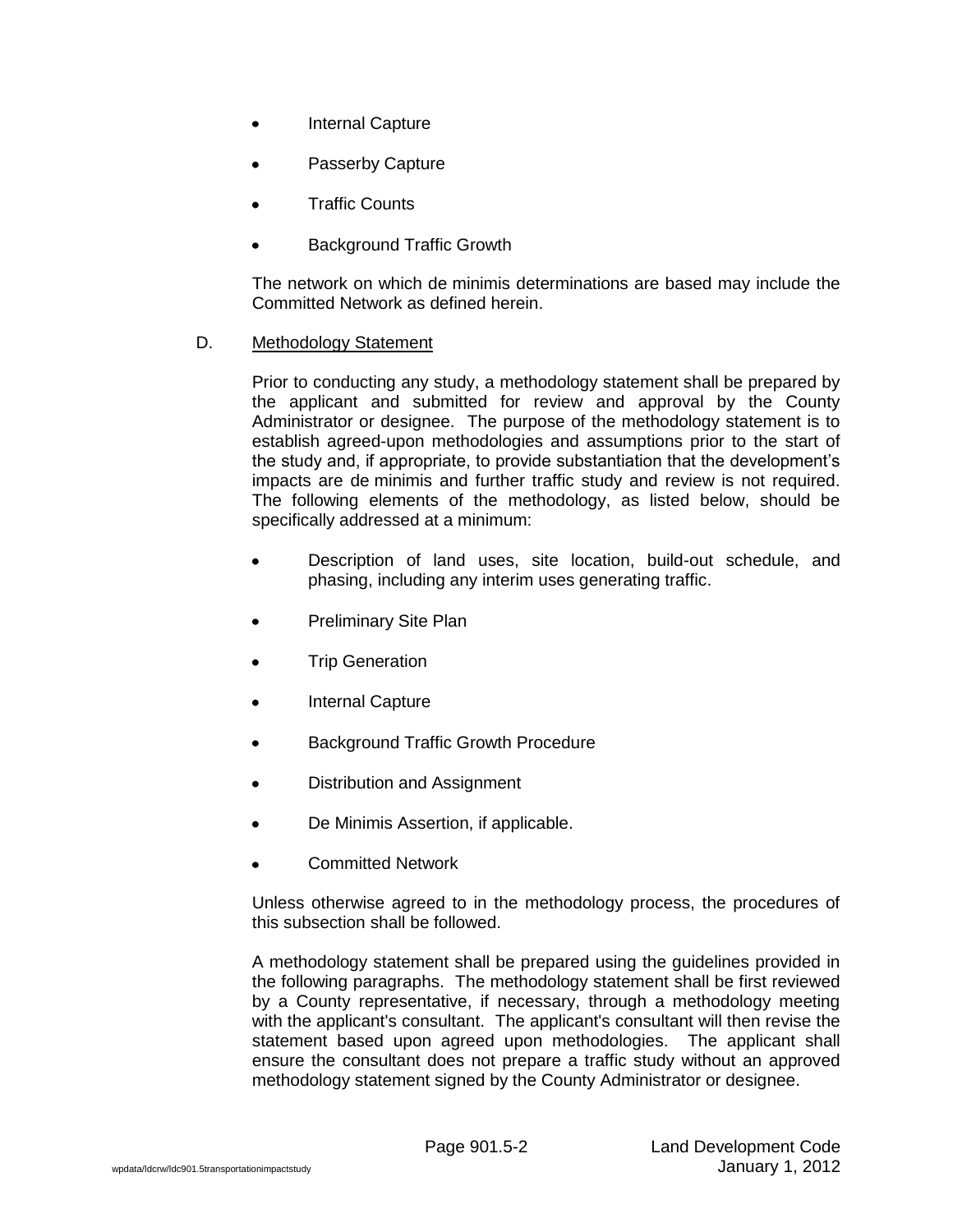In some subsections, these TIS Guidelines identify optional ways to undertake elements of the analysis, and the methods to actually be applied should be agreed upon in the methodology process.

Methodology Agreements shall be valid to govern submittal of the TIS for a period of six (6) months from the date of approval. If Methodology Agreements have been reached under earlier editions of these procedures, those agreements will remain valid for a period of six (6) months after approval of the methodology. Expired Methodology Agreements must be updated to reflect the current version of the TIS Guidelines, as well as changes in the Committed Network, Background Traffic Growth/Future Traffic, and the Non-De Minimis Roadway List.

### E. Impacted Roadways/Intersections

Impacted roadways and intersections that must be studied in the TIS shall include the following:

- 1. If a development generating less than 1,200 gross external (driveway) daily trips is determined to require a traffic study; e.g., is not de minimis under concurrency, then the study network for that development shall include the road facilities on the Non-De Minimis Roadway List causing that determination as well as any others required under the below sections. In the case that the roadway causing the requirement to undertake the traffic study is a Near-Critical Road and if development traffic consumes less than one (1) percent of the service volume, then no further analysis of that facility is required.
- 2. Any Major Road Network Facilities to which development traffic makes its first connection to the Major Road Network, provided the development traffic consumes one (1) percent or more of the facility service volume on any one (1) road segment of the facility. If the first connection to the Major Road Network is to a Critical Road, then the facility shall be studied even if development traffic is below one (1) percent of the service volume.
- 3. Major Road Facilities on which the two (2) way peak-hour project traffic consumes five (5) percent or more of the existing or committed two (2) way peak-hour-service flow rate on any included road segment.
- 4. The site driveway connections to public roads are considered impacted. In addition, intersections of the local/nonmajor roads with the Major Road Network segments identified in this Code, Section 901.5.D.2, that provide access between the site to the Major Road Network.
- 5. Major Intersections that are part of the impacted roadways.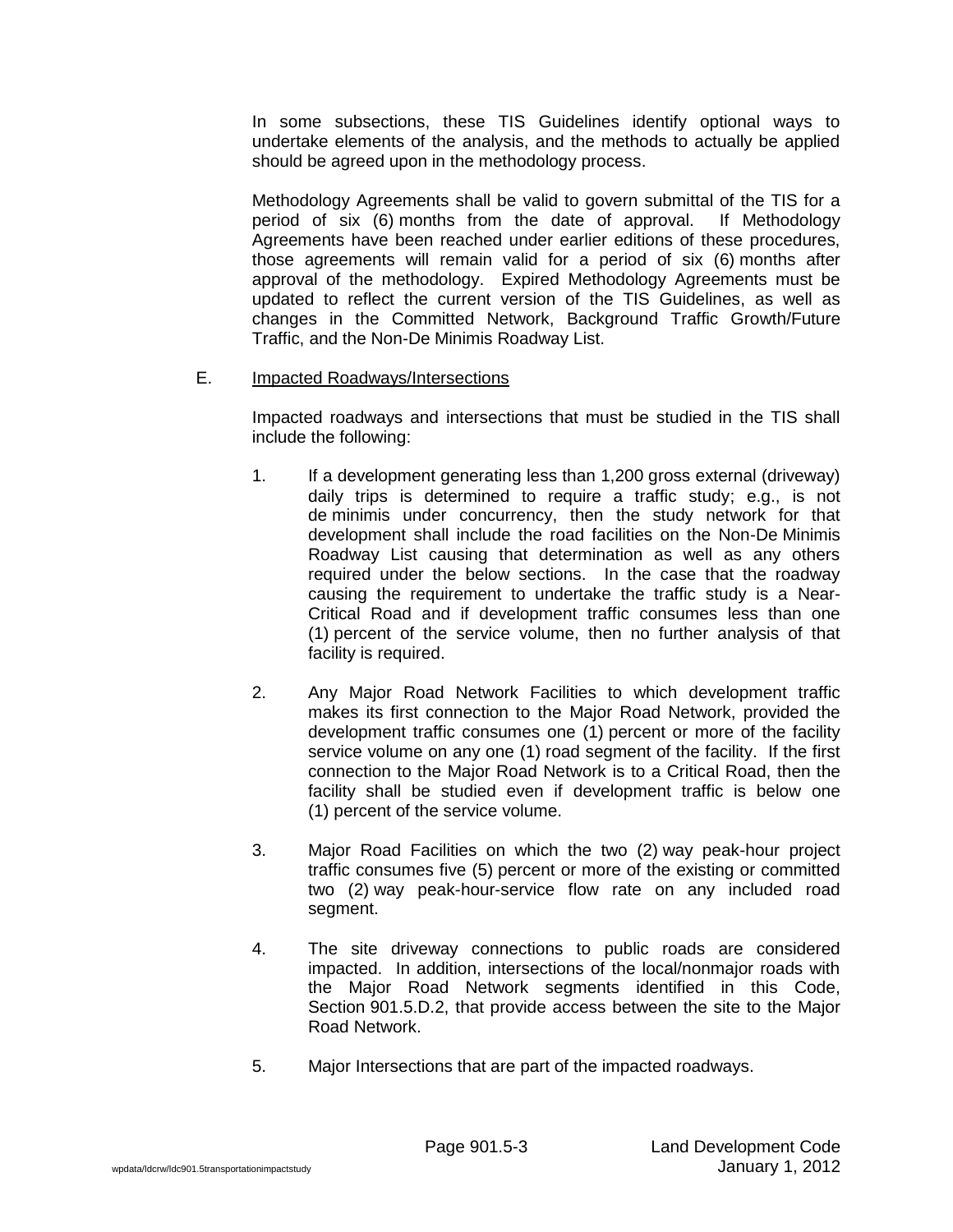|                | Road      |                          | <b>Service Volume</b> |             |  |  |
|----------------|-----------|--------------------------|-----------------------|-------------|--|--|
| <b>Lanes</b>   | Type      | Area                     | <b>LOSC</b>           | <b>LOSD</b> |  |  |
| $\overline{2}$ | Collector | Urbanized                | 870                   | 1,390       |  |  |
| 4              | Collector | Urbanized                | 2,030                 | 2,950       |  |  |
| $\overline{2}$ | Arterial  | Urbanized                | 1,310                 | 1,560       |  |  |
| $\overline{4}$ | Arterial  | Urbanized                | 3,300                 | 3,390       |  |  |
| 6              | Arterial  | Urbanized                | 4,950                 | 5,080       |  |  |
| 8              | Arterial  | Urbanized                | 6,280                 | 6,440       |  |  |
| 4              | Freeway   | Urbanized                | 5,350                 | 6,510       |  |  |
| 6              | Freeway   | Urbanized                | 8,270                 | 10,050      |  |  |
| 8              | Freeway   | Urbanized                | 11,180                | 13,600      |  |  |
| $\overline{2}$ | Collector | Transitioning            | 670                   | 1,300       |  |  |
| $\overline{4}$ | Collector | Transitioning            | 1,570                 | 2,810       |  |  |
| $\overline{2}$ | Arterial  | Transitioning            | 1,260                 | 1,490       |  |  |
| 4              | Arterial  | Transitioning            | 3,150                 | 3,290       |  |  |
| 6              | Arterial  | Transitioning            | 4,730                 | 4,930       |  |  |
| 4              | Freeway   | Transitioning            | 5,250                 | 6,220       |  |  |
| 6              | Freeway   | Transitioning            | 8,110                 | 9,600       |  |  |
| 8              | Freeway   | Transitioning            | 10,960                | 12,980      |  |  |
| $\overline{2}$ | Arterial  | <b>Rural Undeveloped</b> | 740                   | 1,190       |  |  |
| 4              | Arterial  | <b>Rural Undeveloped</b> | 4,000                 | 5,140       |  |  |
| 6              | Arterial  | <b>Rural Undeveloped</b> | 6,000                 | 7,710       |  |  |
| 4              | Freeway   | Rural Undeveloped        | 4,980                 | 5,890       |  |  |
| 6              | Freeway   | <b>Rural Undeveloped</b> | 7,690                 | 9,090       |  |  |
| $\overline{2}$ | Collector | <b>Rural Developed</b>   | 1,070                 | 1,350       |  |  |
| $\overline{2}$ | Arterial  | <b>Rural Developed</b>   | 1,100                 | 1,500       |  |  |
| $\overline{4}$ | Arterial  | <b>Rural Developed</b>   | 4,060                 | 5,250       |  |  |
| 6              | Arterial  | <b>Rural Developed</b>   | 6,080                 | 7,870       |  |  |
| 4              | Freeway   | <b>Rural Developed</b>   | 4,980                 | 5,890       |  |  |
| 6              | Freeway   | <b>Rural Developed</b>   | 7,690                 | 9,090       |  |  |

Mainline segments of toll roads may be excluded from the analysis, but analysis of ramp-merge and diverge sections, toll booths, and ramp connections of expressways to the nonexpressway road network shall be included to ensure toll road operations do not adversely affect other public road operations.

For purposes of determining if peak-hour-development traffic consumes one (1) percent or five (5) percent or more of the existing service capacity of a road, the generalized roadway service volumes from the Generalized Service Volumes tables of the Florida Department of Transportation (FDOT) current *Quality/LOS Handbook* (the 2002 values are reproduced in Table 1 for convenience) shall be used. Roadway functional classification shall be based on the Vision Plan Map of the Comprehensive Plan.

F. Analysis Scenarios (see Section 901.12)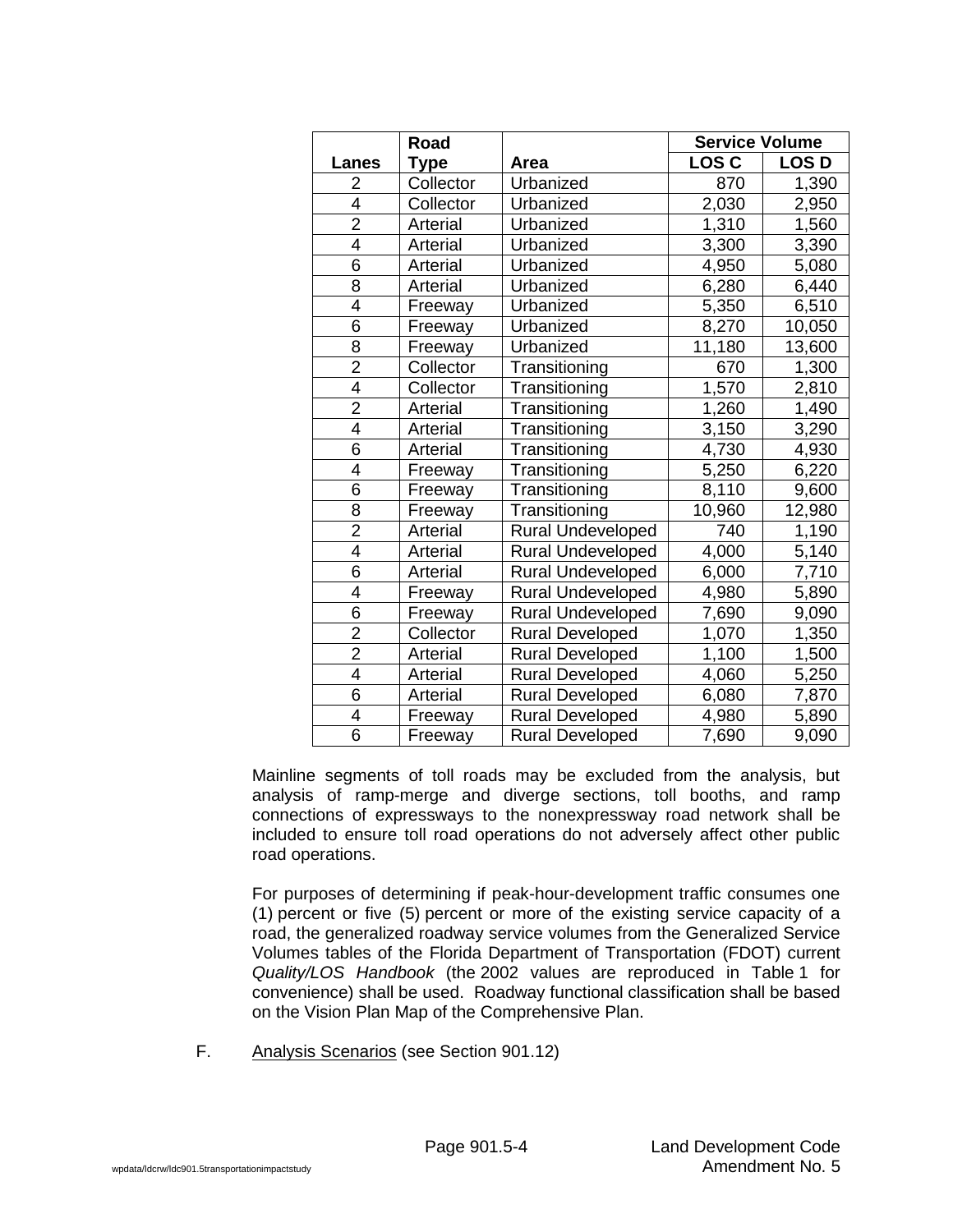# G. General Analysis Requirements and Software

LOS and turn-lane-length analysis shall be undertaken for all impacted roadways and intersections in accordance with the procedures below.

- 1. For the facility on the Major Road Network to which the development has direct access:
	- a. If the future year total volume is seventy (70) percent or less of the Major Road, generalized service volume using the latest version of FDOT generalized tables, detailed capacity and turn-lane-length analyses shall be undertaken for site driveway connections to that facility, and/or of the local street providing site traffic access to that major road facility. Turn-lane-length analysis shall be undertaken in accordance with Section 901.3, Access Management.
	- b. If the future year total volume is more than seventy (70) percent of the generalized service volume using the latest version of FDOT generalized tables, a detailed capacity analysis shall be undertaken for that facility that evaluates LOS and the adequacy of turn-lane lengths. Turn-lane-length analysis shall only be required for signalized and major unsignalized intersections within the directly accessed facility that are within one mile of the driveway or local street intersection providing access to the site from the Major Road. Turn-lane-length analysis shall be undertaken in accordance with Section 901.3, Access Management.
- 2. For analysis of roadways outside of the area as described in Paragraph 901.5.G.1.b above, the use of the latest version of FDOT's generalized tables is permitted as an initial screening tool. If failure is estimated, then a more detailed analysis is required using the procedures described below.
- 3. Road Facility limits shall be as defined in the County's Annual Concurrency monitoring LOS report. Adjustments, if appropriate, shall be proposed in the methodology statement, and be developed based on acceptable engineering and planning practices as set forth in the *Highway Capacity Manual* (HCM).
- 4. All analysis shall be undertaken for conditions during the 100th highest hour of the year. Other time periods or a.m. analysis may be required if requested during the methodology meeting or during the first sufficiency review.
- 5. Use of analysis software is allowed in accordance with the following: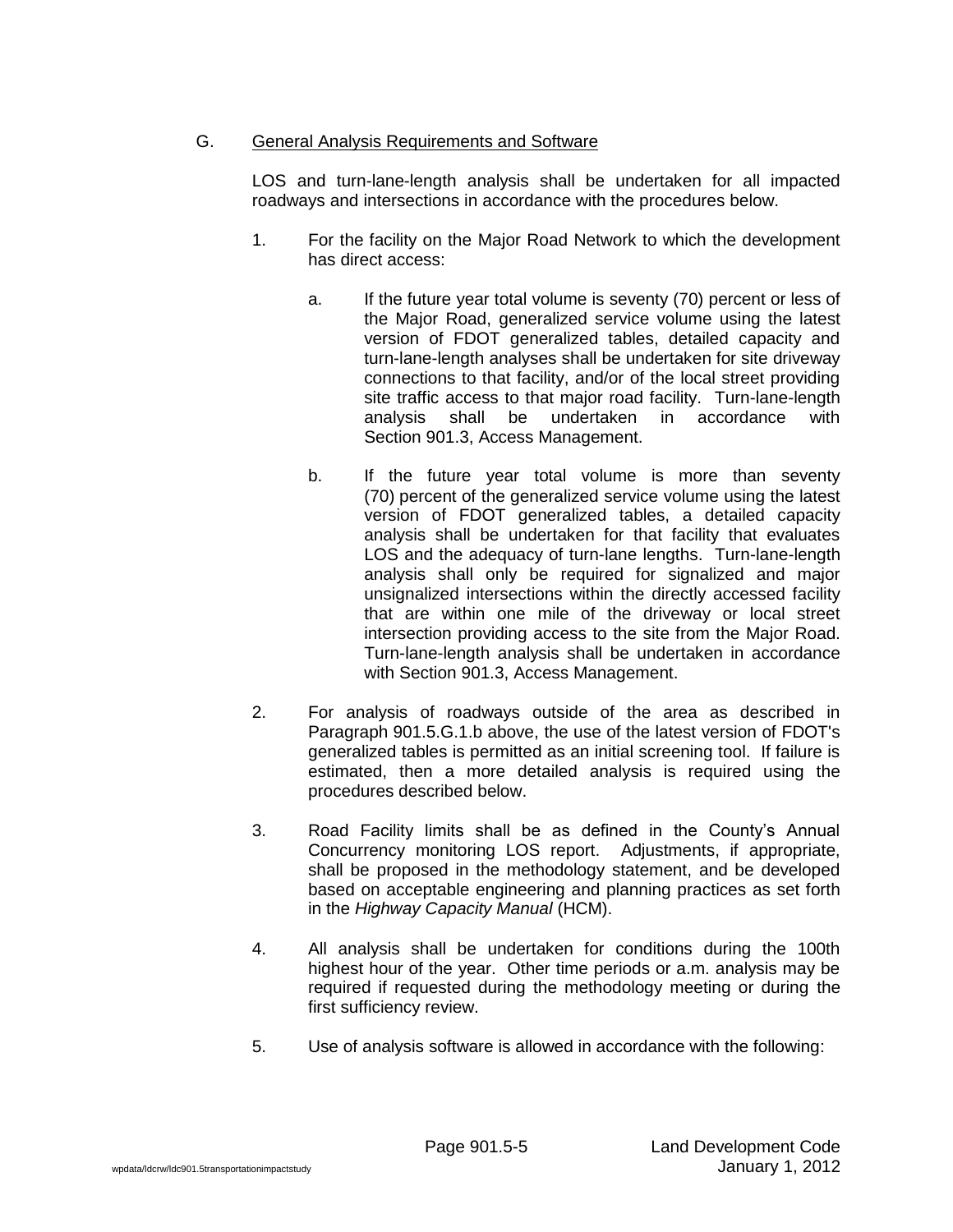- a. For unsignalized intersections, the latest version of *Highway Capacity Software* is the preferred software for analyzing delay and  $\overline{A}$  OS.
- b. For signalized intersections, the latest version of *Synchro* software using the percentile delay methodology is required.
- c. For interrupted flow road segment analysis, the preferred software is the latest version of *Synchro*.
- d. For uninterrupted flow roads (those with more than two [2] mile signal spacing) the latest version of the FDOT's *Highplan* software is acceptable.
- e. The electronic copy of the analysis files shall be provided. The hard copy of the summary sheets shall be provided unless otherwise requested by the County Administrator or designee.
- f. Other analysis software may be required by the County to address situations not addressed by the above provisions or if requested by the applicant and approved by the County Administrator or designee during the methodology step.
- g. If any analysis software is used as an alternative to the FDOT's generalized tables, detailed LOS analysis of all major intersections within the facility is required.
- h. The input data to the software shall be field verified and provided in the report including, but not limited to:
	- (1) Geometry, including lane widths and turn-lane lengths.
	- (2) Heavy vehicle factor.
	- (3) Directional factor, (D Factor, not to be less than 0.52 for the future conditions analysis).
	- (4) Peak-hour factor, not to exceed 0.95 for the future conditions analysis.
	- (5) Values of the above parameters should be estimated in the future conditions analysis to reflect unconstrained, demand conditions.
	- (6) Existing signal timing and phasing can be obtained from the County Administrator or designee. The existing signal timing, including its maximum and minimum settings, shall be used for the initial analysis of future conditions. Any timing change outside of the existing minimum and maximum setting may be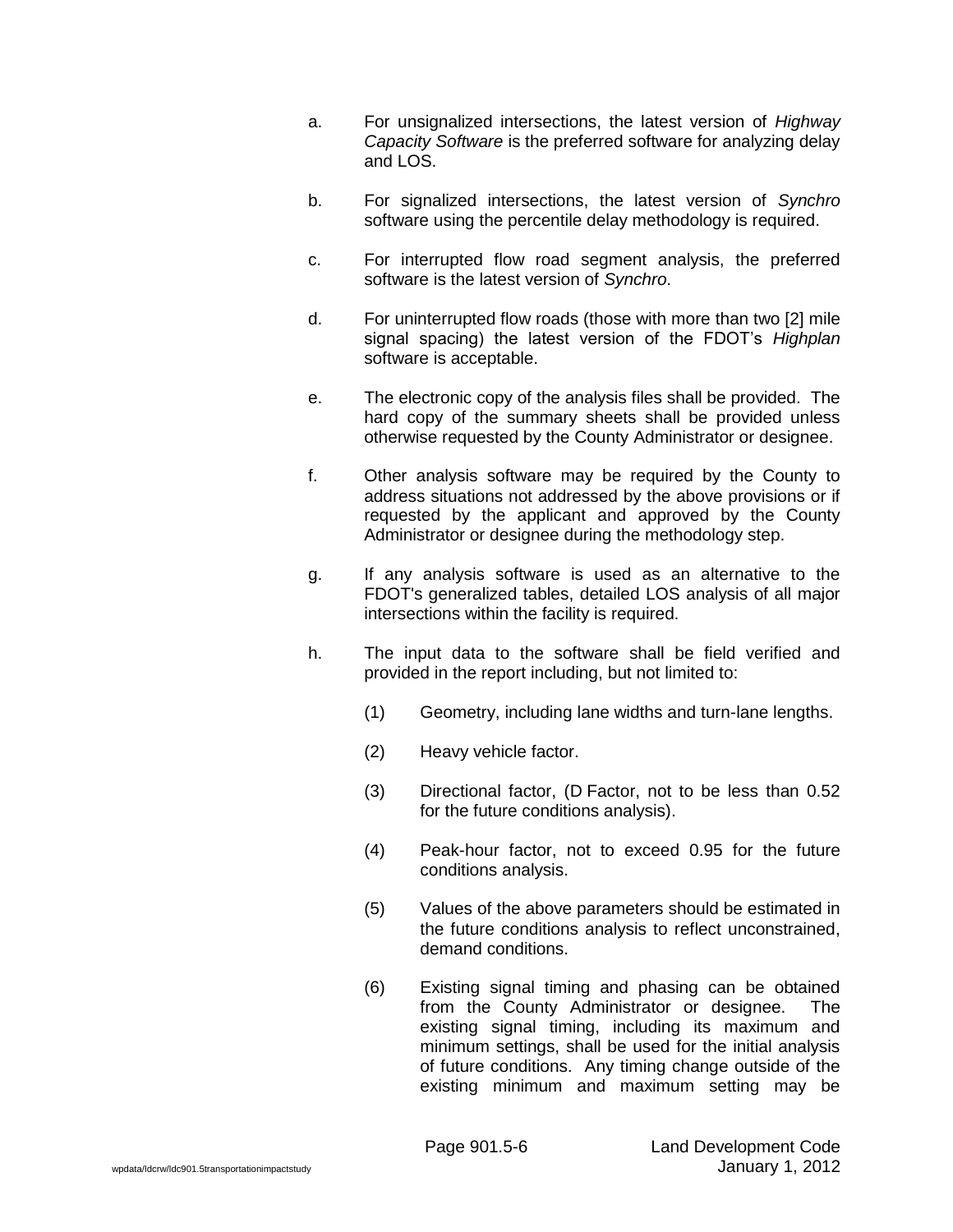presented for County approval as part of the mitigation strategy.

- (7) Segment lengths.
- i. If the FDOT's generalized, roadway service-volume tables are used, the following information shall be provided in a separate table:
	- (1) Class of roadway (interrupted or uninterrupted).
	- (2) County or State maintained.
	- (3) Area type.
	- (4) Signal density.
	- (5) LOS standard.
- j. Other parameters that govern the roadway/intersection capacity analysis shall be based on the parameters described in the latest version of the HCM.
- k. The County may require the inclusion of proposed or anticipated traffic signals in the future year condition that may not exist in the "existing condition," including signals at development entrances.
- 6. Where driveway movements are restricted, the associated necessary U-turns and added flow at the upstream and downstream median openings or intersections should be identified and analyzed as development traffic.
- 7. Procedure to determine detailed facility service volume for purposes of establishing Critical and Near-Critical Roads:
	- a. Undertake *Synchro* intersection capacity analysis using current 100th highest-hour volume estimates.
	- b. Check turn movements to be sure the volume/capacity (v/c) ratio is less than or equal to one (1.0) on all turning movements.
	- c. Check turn-lane length to accommodate 95th percentile queue, if inadequate, increase green to shorten the queue.
	- d. Allocate remaining green time to through movements to minimize delay subject to the v/c ratio <1.0.
	- e. Apply the through movement v/c ratios determined in this way to an *ArtPlan* analysis to solve for facility service volume.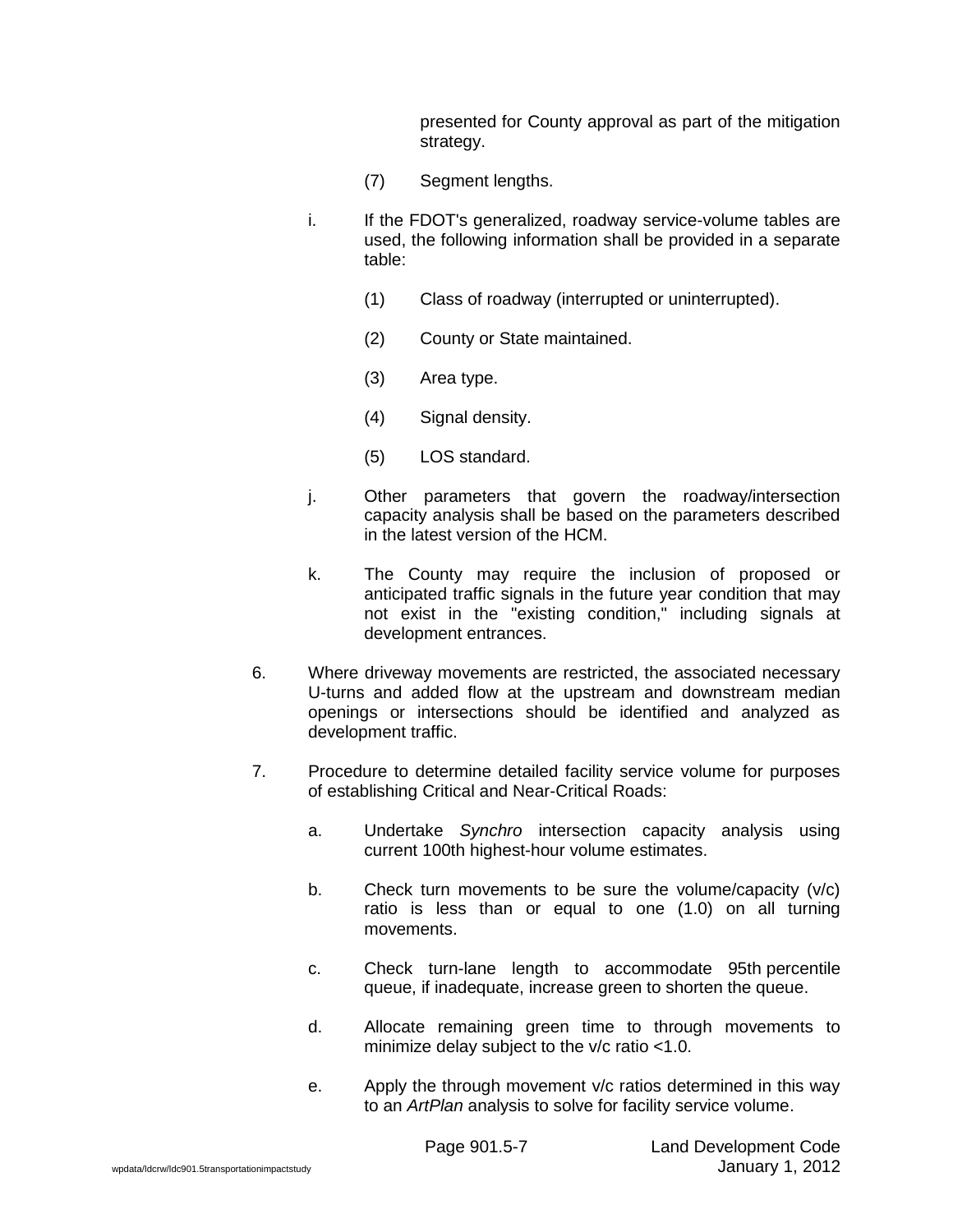f. Divide the weighted average volume for the facility (weighted by segment length) by the facility service volume determined by *ArtPlan*.

#### H. Trip Generation

The trips from/to the site shall be estimated using the latest *Institute of Transportation Engineers* (ITE) *Trip Generation Handbook* (ITE Manual), including separate trip-generation estimates for interim traffic-generating uses. An interim use would be land excavation, as defined in this Code, Chapter 1300, and removal of more than 30,000 cubic yards even as an interim use, is presumed to be a separate and distinct land use requiring separate trip-generation estimates. Such land use is also presumed to generate more than ten (10) percent heavy vehicles. Other rates may be required by the County, or may be used if requested by the applicant and approved by the County. Use of other rates must be requested during the methodology step.

Heavy vehicles adversely affect traffic because they occupy more roadway space and have poorer operating capabilities than passenger cars, particularly with regard to acceleration, deceleration, and the ability to maintain speed on upgrades. Accordingly, for trip-generation purposes, if heavy vehicles are ten (10) percent or more of the trips generated by the proposed land use, the total estimated trips for heavy vehicles shall be multiplied by two (2) unless ITE heavy vehicle data or other County-approved heavy vehicle, trip-generation data for the land use support a different multiplier; however, in no event shall the multiplier be less than one (1). The multiplier shall not be used for purposes of study area determination. The multiplier shall not be used in addition to the multiplier used in the analysis software to determine LOS.

For estimating daily trip generation for purposes of establishing de minimis status, the daily trip-generation rates of Section 1302.2, Mobility Fees, shall be acceptable.

To encourage redevelopment of previously developed sites, a credit against any previously existing land uses shall be given for the replacement of any traffic generating building or structure that existed on or after January 1, 1985. If the petitioner can provide evidence of such a prior use on the site, the TIS shall analyze the net increase in trips associated with the proposed land use as development traffic. If the site was dormant during the collection of the traffic-count data the analysis is based upon, then the prior-vested portion of the development traffic must be added as "background" traffic. For purposes of access-management analysis, the total trips (prior vested plus additional, new trips) should be analyzed at site access and connection points to the Major Road Network.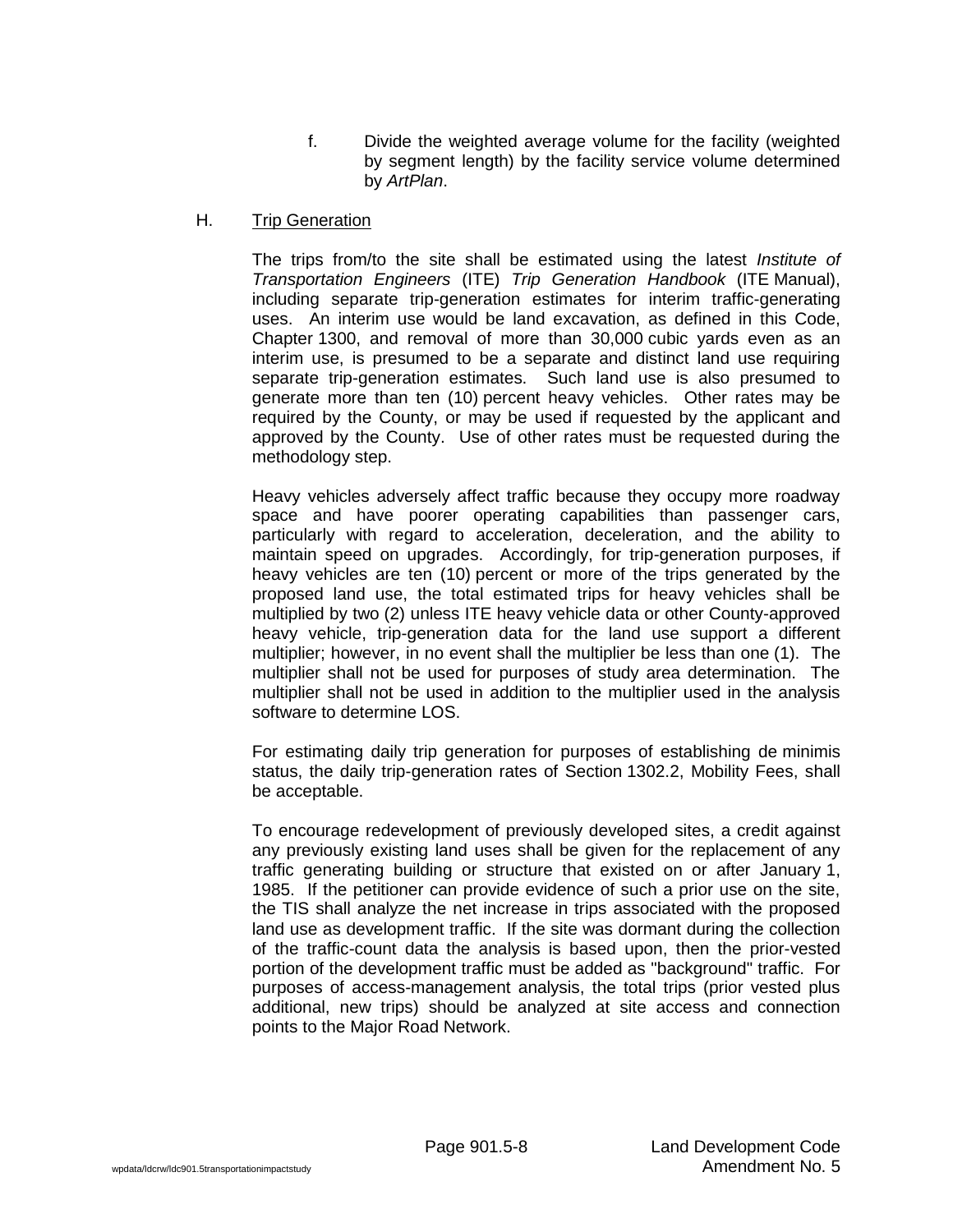# I. Internal Capture

Internal capture estimates shall be based on ITE acceptable methodologies and, where the ITE data is not applicable, professional judgment. However, in no case will an internal capture of more than twenty (20) percent be acceptable unless the County accepts a higher internal capture percentage based on verifiable documentation; e.g., field studies of comparable sites.

### J. Passerby Capture

The total, gross, external trips of the project traffic may be reduced by a passerby factor to account for the project traffic that is already traveling on the adjacent roadway. Passerby capture shall not exceed twenty (20) percent of site-generated traffic unless data supporting higher rates are included in the current version of the ITE Manual or are otherwise approved by the County Administrator or designee. In no event shall the total passerby trips entering and exiting a site exceed ten (10) percent of the total, background traffic on the adjacent roadway. In analysis of the site-access intersections with major roads, the passerby trips shall be included and separately identified.

In cases where median controls limit left-in/left-out access to the site, traffic on the "far side" of the road can be considered in assessing the upper limit on captured trips; however, the effects of that traffic in the associated necessary U-turns and added flow at the upstream and downstream median openings or intersections should be identified as development traffic at those locations.

The passerby-capture percentage shall be computed as the number of trips entering, plus exiting the site land uses claimed as captured, divided by the number of background trips passing by the site on major roads directly abutting or passing through the site. An example of this computation is provided below:

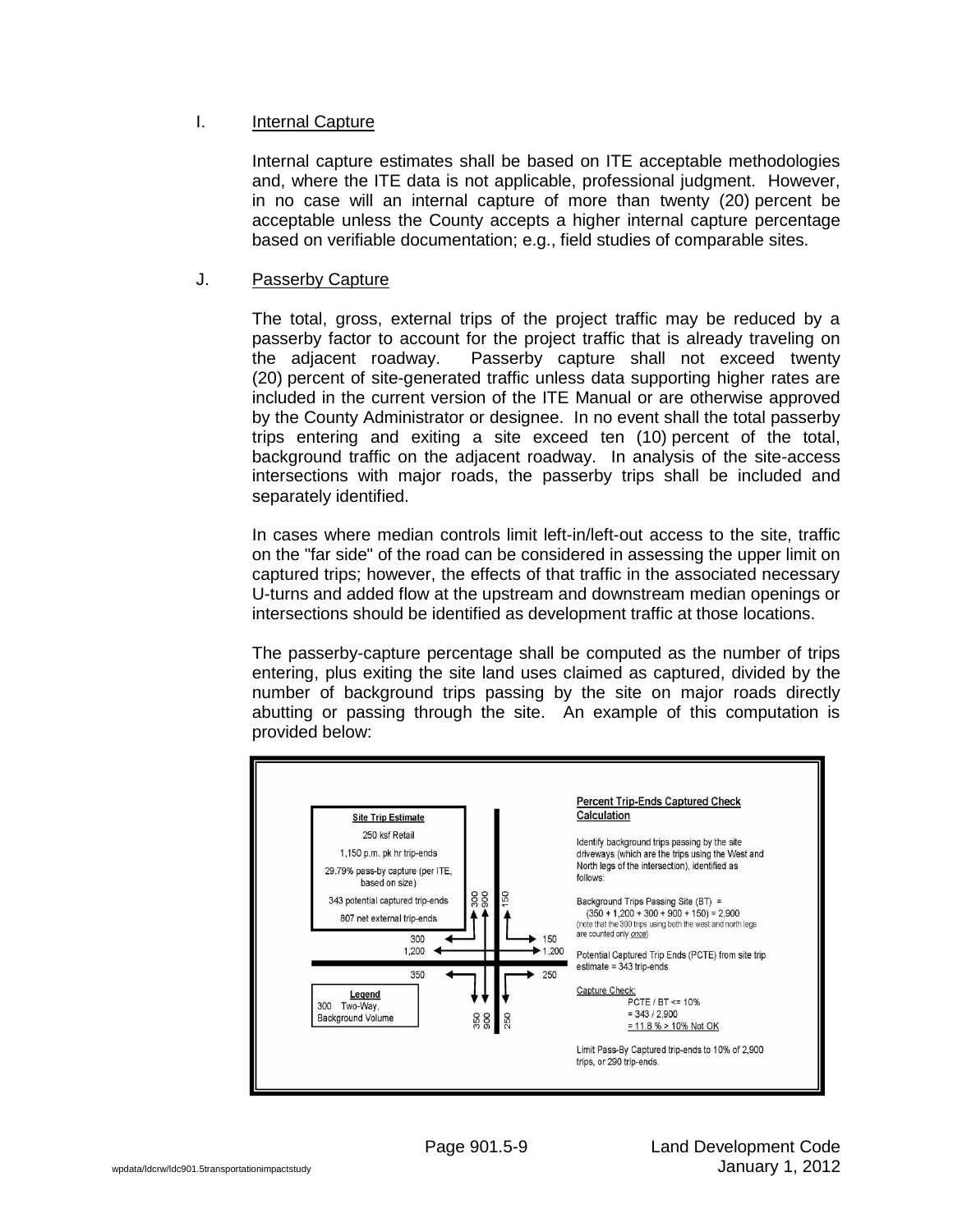# K. Distribution/Assignment

The latest, adopted, Tampa Bay Regional Planning Model (TBRPM) is acceptable in determining the trip-distribution percentages and trip assignments. The results of the model will be reviewed by the County Administrator or designee for reasonableness to ensure the existing and future travel patterns are correctly simulated. Manual trip distribution and assignment may also be acceptable as long as it is reviewed and accepted by the County Administrator or designee and logically replicates the existing and future travel patterns.

# L. Traffic Counts

All counts shall be conducted based on acceptable engineering standards. Raw turning-movement counts and daily tube counts (minimum forty-eight [48] hours) shall be provided for all the intersections and road segments that are being analyzed. The raw counts shall be converted to the 100th highest hour of the year based on the FDOT's peak season adjustment factors and minimum K100 factors. Prior to approval of the methodology statement, other peak season adjustment factors or adjustment methodologies that may result in different peak season adjustment factors may be requested at the discretion of the County.

For saturated intersections, the FDOT's methodology shall be followed to estimate the turning-movement counts by multiplying the average annual daily traffic (AADT) tube count at appropriate locations by field verified "D" and minimum K100 factors, and by applying the percentage turns obtained from the field turning-movement counts. In no event, however, shall the estimated, turning-movement counts be less than the existing field counts.

Tube counts at appropriate locations shall be provided for segment analysis using the FDOT procedures. The segment tube counts at mid-block locations shall be checked against turning-movement counts at near intersections. In general, the mid-block counts and turning-movement counts shall not be significantly different unless the difference can logically be explained.

Approved FDOT- or County-maintained counts may be used if they are less than one (1) year old. However, new counts may be requested if there are recent improvements to the transportation system that cause significant changes in traffic patterns. Counts more than one (1) year old will not be acceptable unless otherwise approved by the County Administrator or designee. Machine counts should start no earlier than 9:00 a.m. on Mondays and end no later than 3:00 p.m. on Fridays.

#### M. Background Traffic Growth/Future Traffic

The existing traffic counts shall be increased by a growth factor up to the project's build-out date, which shall be reasonably specified to account for increases in existing traffic due to other approved and pending developments, as determined by the County Administrator or designee.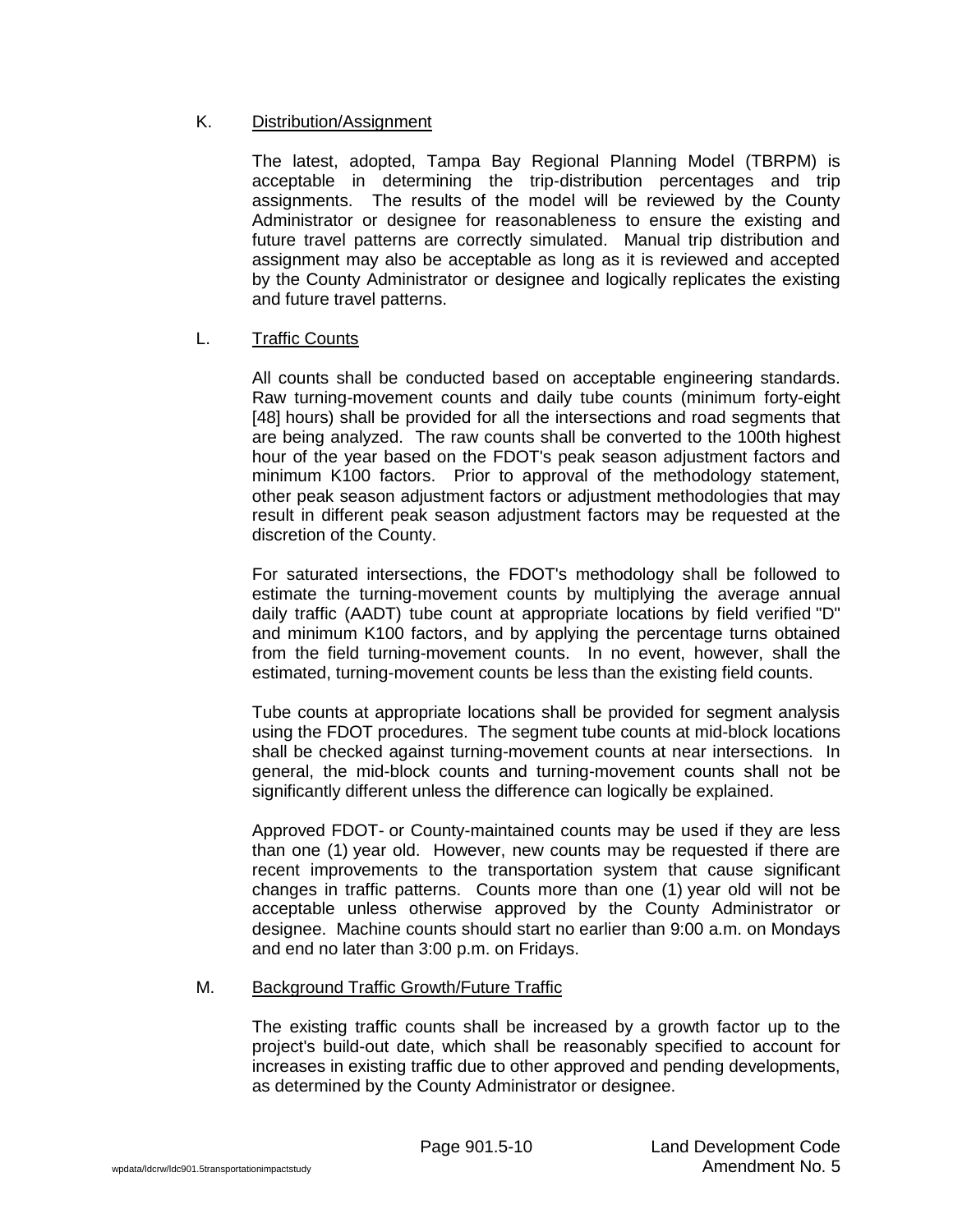In the case of pending or approved developments having a build-out period longer than the development under review, the County Administrator or designee may allow the incorporation of a reasonable fraction of the approved or pending development in the background traffic estimate. The County Administrator or designee may maintain a database of traffic growth rates for this purpose.

Any development for which the applicant demonstrates that the project is not built or the project is not pending need not be considered in background traffic.

Background traffic growth rates and background traffic volume estimates shall be based on any combination of the following techniques, which must be proposed and agreed upon in the methodology process:

- 1. Historical growth rates (minimum of the past three [3] years) may be used in areas where the expected growth is representative of the past growth.
- 2. Consideration of traffic from approved and pending developments may be required in areas where the historical trend is judged by the County to be inappropriate. This may be accomplished through application of the latest adopted TBRPM, the Metropolitan Planning Organization's (MPO) Urban Area Transportation System Planning Model.
- 3. The growth/future traffic on roads that do not currently exist shall be based on the TBRPM (the latest, adopted model).
- 4. If the TBRPM is used, the background-traffic growth for existing roads shall be determined as follows: (a) identify the validated year-model volume and build-out year (future) model volume, (b) interpolate these values to identify a model-based volume for existing conditions (year to be consistent with the date of "current" count data), (c) identify the growth rate between the interpolated existing conditions model-based volume and the build-out year (future) model volume, and (d) apply this growth rate to the existing conditions traffic counts. The build-out year (future) model volume is determined by applying the project's build-out year socioeconomic data to the committed and/or improved network. The build-out year socioeconomic data may be obtained by interpolating between the MPO's or County's adopted, validated year and the adopted, interim, or future year, socioeconomic data, then adjusting to reflect the pending and approved developments.
- 5. The socioeconomic data of the model shall reasonably represent, if appropriate, the approved and pending developments in the vicinity of the project as approved by the County Administrator or designee during the methodology process.
- 6. Minimum, annual growth rates in all cases shall be two (2) percent, unless otherwise approved by the County Administrator or designee.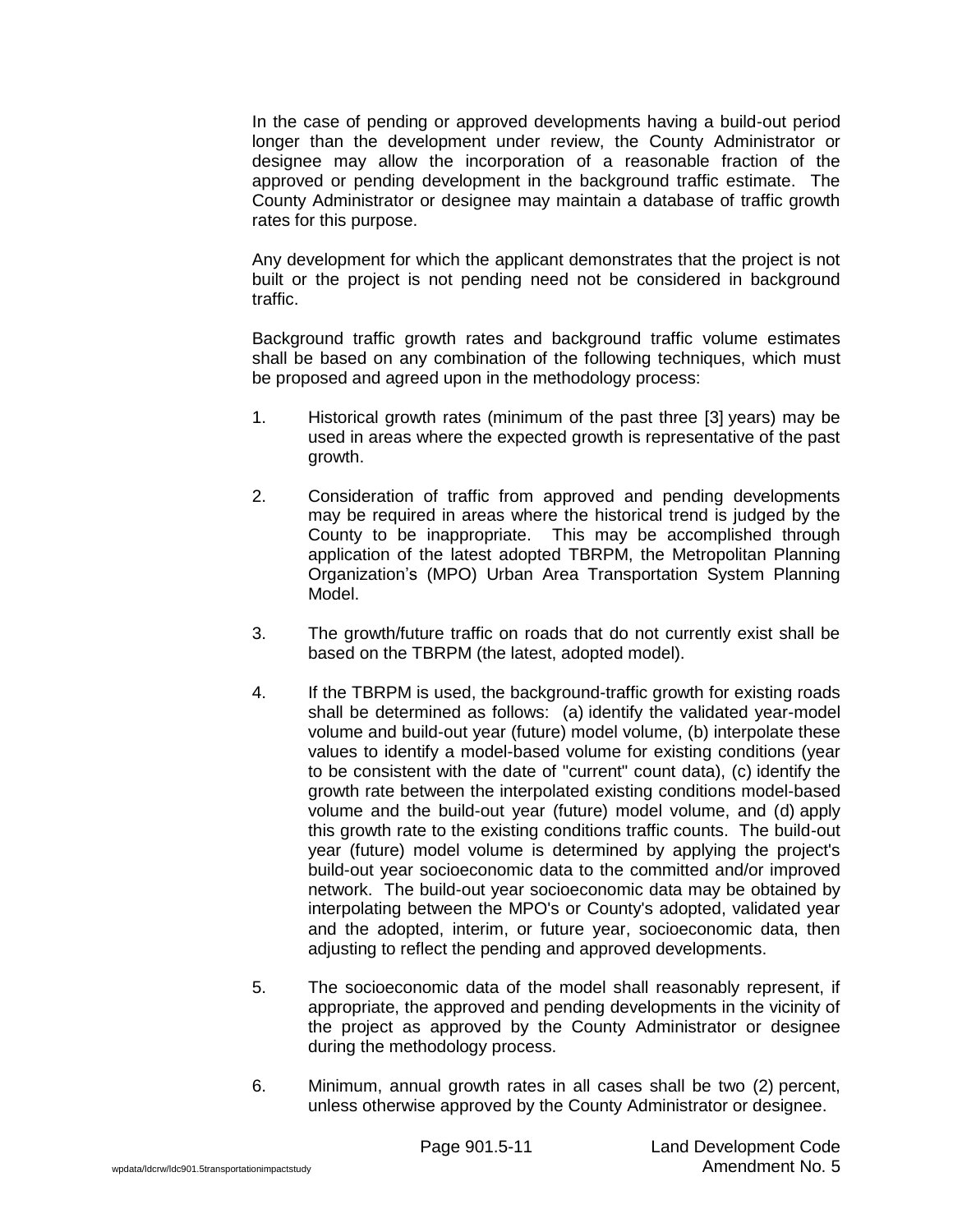- 7. The assumed growth rate for each impacted roadway segment shall be presented in a table.
- 8. The background traffic growth estimates of the model will be reviewed by the County Administrator or designee to ensure growth reasonably reflects recent and expected growth trends.
- 9. The connections of surrounding traffic analysis zones in the model should be reviewed to reflect other approved and pending developments and to ensure appropriate network loading.

For purposes of de minimis determinations under Section 1301.6.D.3.e, 100<sup>th</sup> highest hour-traffic volume data shall be factored to account for vested and de minimis trips to the calendar year of the list of non-de minimis roads that is current at the time the petition for de minimis determination is submitted.

# N. Level of Service Standards

- 1. The LOS standards for all major road segments (facilities) shall be consistent with the letter standards per the County's latest adopted Comprehensive Plan.
- 2. The overall intersection LOS standard is the same as the segment (facility) standard. Where different LOS standards apply to different legs of an intersection, the overall intersection LOS standard will be "D."
- 3. The delay for individual-turning movements and through movements may exceed the segment standard by one (1) letter grade (maximum of 100 seconds of delay for the "F" condition) provided that the v/c ratio for the subject movement remains less than or equal to one (1). Average delays up to 100 seconds are acceptable for individual turning movements where the v/c ratio is less than 0.8.
- 4. For site-access driveways and local street connections serving siteaccess traffic, delays up to 100 seconds will be considered acceptable.

# O. Inventory of Existing and Future Conditions

At minimum, the following additional information shall be provided:

- 1. Build-out date of the project must be a reasonable date based on the size of the project.
- 2. The geometry, speed limit, and the LOS standard of all the existing roadways, intersections and committed intersections, and roadway improvement projects within and in close proximity of the study area.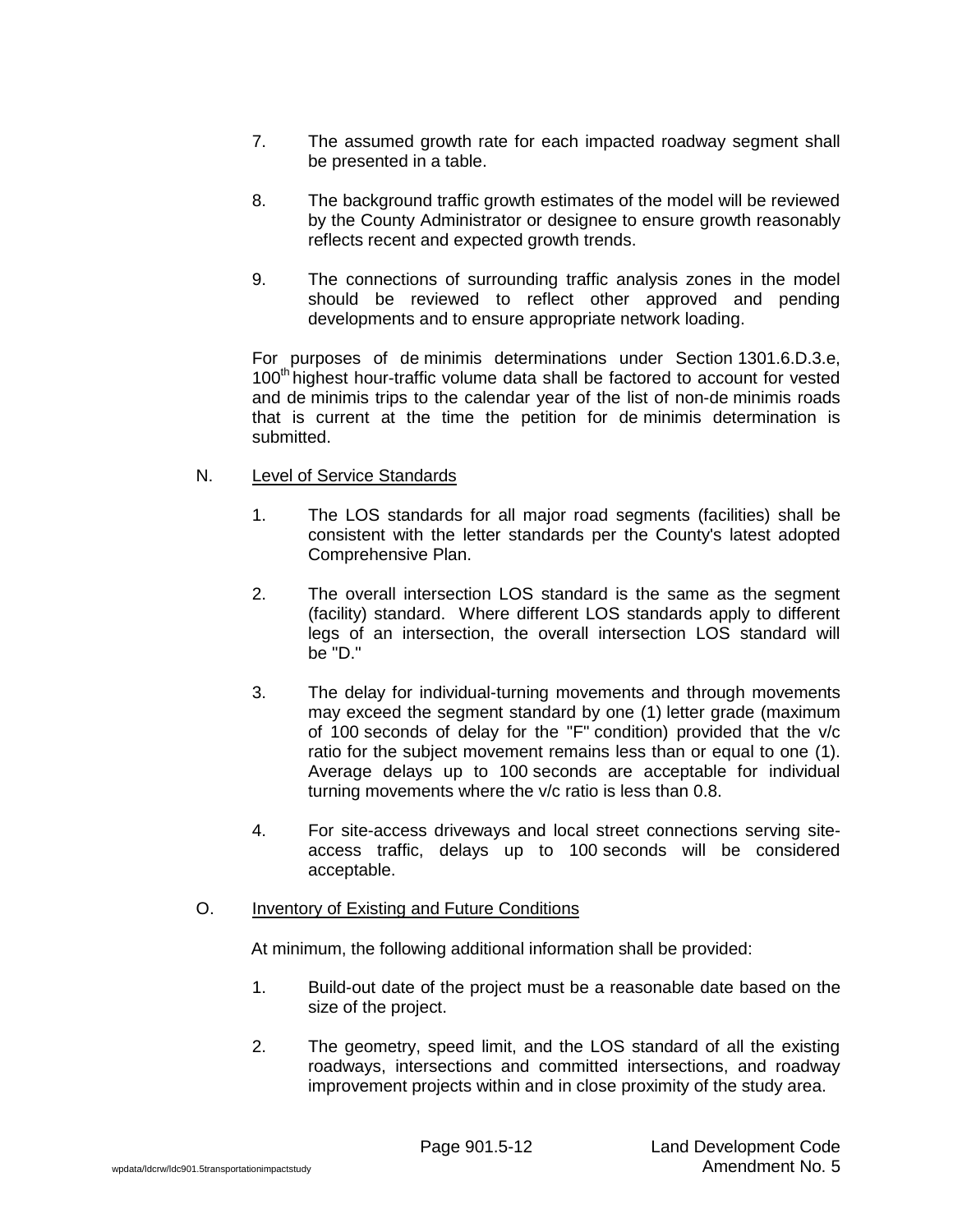- 3. Existing vehicle counts and data supporting heavy vehicle factor for capacity and substandard road analysis.
- 4. Graphic presentation of the project's proposed access locations, types, and internal roads with connections to the County's vision/build-out or long-range plan of roadways. The graphic shall also cover the area beyond the boundary of the project to include all the external, major roadways and existing or future, access points and types of developments surrounding the project.
- 5. Pavement-marking plans/concept plans of roadways that provide direct access to the project and have completed or are undergoing design or route study phase, if available.
- 6. Graphic presentation of project, traffic percent distribution and total background and project traffic assignments.
- 7. Inventory of existing or committed, traffic-control devices.
- P. Mitigation of Impacts
	- 1. General Guidance
		- a. This subsection provides discussion on how the adequacy of mitigation will be technically reviewed and determined by the County Administrator or designee. The mitigation options discussed below are set forth in Section 1301, Concurrency.
		- b. Improvements for mitigation of impacts at an individual location must work effectively relative to upstream and downstream roadway conditions. As examples:
			- (1) A proposed improvement that relies upon dual lefts, three (3) through lanes, and a right-turn lane to provide adequate capacity to serve the traffic demand at an intersection approach where only one (1) lane feeds traffic might not be considered an effective improvement, because for example, one (1) lane can only feed traffic at a rate of 1,850 vehicles per hour, but the intersection capacity analysis relies upon approach-lane capacity in excess of the 1,850 vehicles per hour.
			- (2) A proposed improvement that cannot achieve effective lane utilization due to downstream conditions would not be considered an effective improvement. For example, provision of a second through lane with a receiving lane on the far side of an intersection of only 300 feet in length.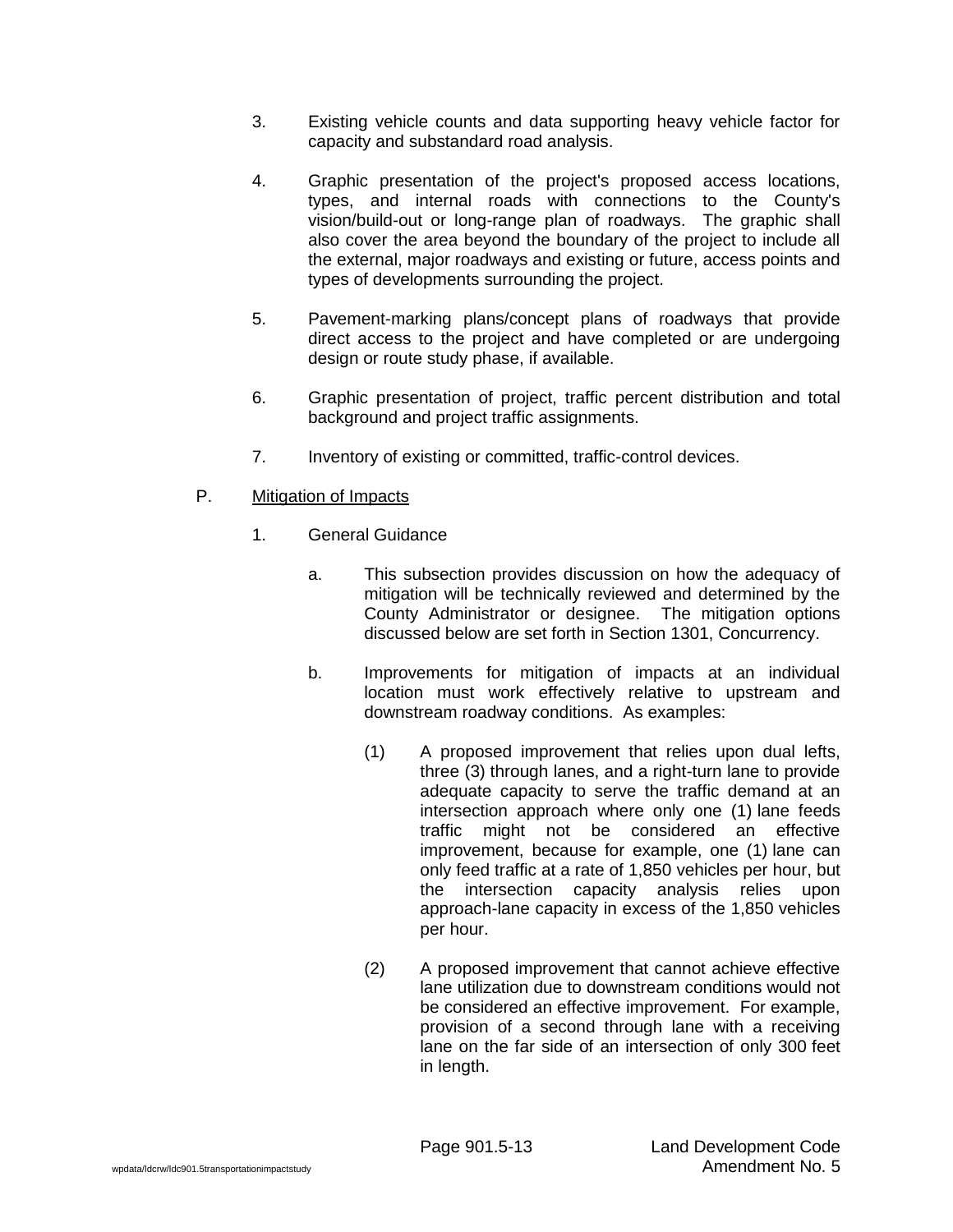- (3) Analyses of improvements to closely spaced intersections should include evaluations of the traffic flow interaction and signal timings of the two (2) intersections to ensure the proposed improvements will achieve the intended result.
- 2. Mitigation Options
	- a. Restore to adopted standard: Identify an improvement at an impacted location that restores LOS to the adopted standard for the "future year with development traffic" condition, as defined in Section 901.12.G.
	- b. Proportionate-Share Mitigation: The proportionate-share payment shall be calculated in accordance with State law.
		- (1) Cost values for proportionate-share calculations shall include route study costs, design, right-of-way, construction, construction engineering/inspection costs, and contingency costs.
			- (a) For improvements to County roads, the following general rules shall apply to estimate improvement costs. The County Administrator or designee reserves the right to make use of more detailed information when available prior to the issuance of a Certificate of Capacity requiring a proportionate-share or cost calculation. The latest available cost estimates will be used only after the needed improvements for the proposed development are identified to the satisfaction of the County:
				- (i) The route study cost should be \$40,000.00 per mile.
				- (ii) The construction cost should be based on 85 percent of the costs in the latest available FDOT, District Seven, Cost Reports column presently titled Subtotal. This cost column represents Long-Range Estimate (LRE) costs, plus Maintenance of Traffic, plus Mobilization.
				- (iii) The design cost should be five (5) percent of the total construction cost from Step (ii).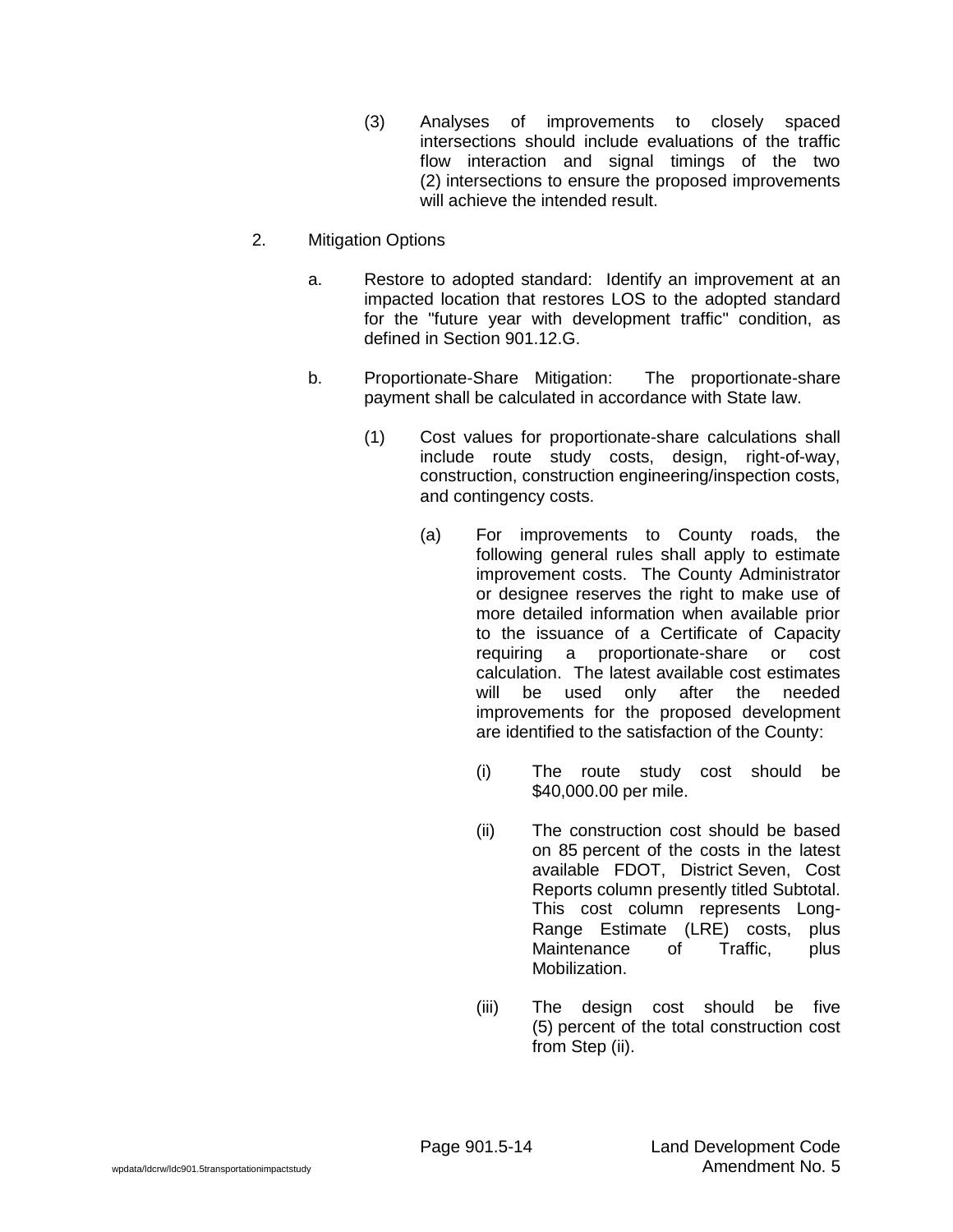- (iv) The Construction Engineering Inspection (CEI) cost should be three (3) percent of the cost from Step (ii).
- (v) Contingency cost shall be ten (10) percent of the construction cost from Step (ii).
- (vi) Right-of-way costs from a location specific study should be used when available. Right-of-way costs of at least 23.5 percent of the cost from Step (ii) are generally expected.

For intersections, site-specific conditions should be reviewed in every case.

The County Administrator or designee will be the agency responsible for review and approval of the County road improvement cost estimates.

- (b) For FDOT-maintained roads, the following general rules shall apply to estimate improvement costs. If more detailed studies have been undertaken that provide better estimates, they may be submitted for consideration. The FDOT shall have the right to change these general rules no later than two (2) weeks prior to the issuance of a Certificate of Capacity requiring a proportionate-share or cost calculation.
	- (i) The construction cost, including Design and CEI for improvements, should be based on latest available general cost estimates produced by FDOT, District Seven.
	- (ii) The right-of-way cost estimate should be 120 percent of the estimated construction cost (LRE column).
	- (iii) The Project Development and Environment Study cost should be five (5) percent of the construction cost.

The latest available costs estimates will be used after the list of needed improvements are finalized to the satisfaction of the County.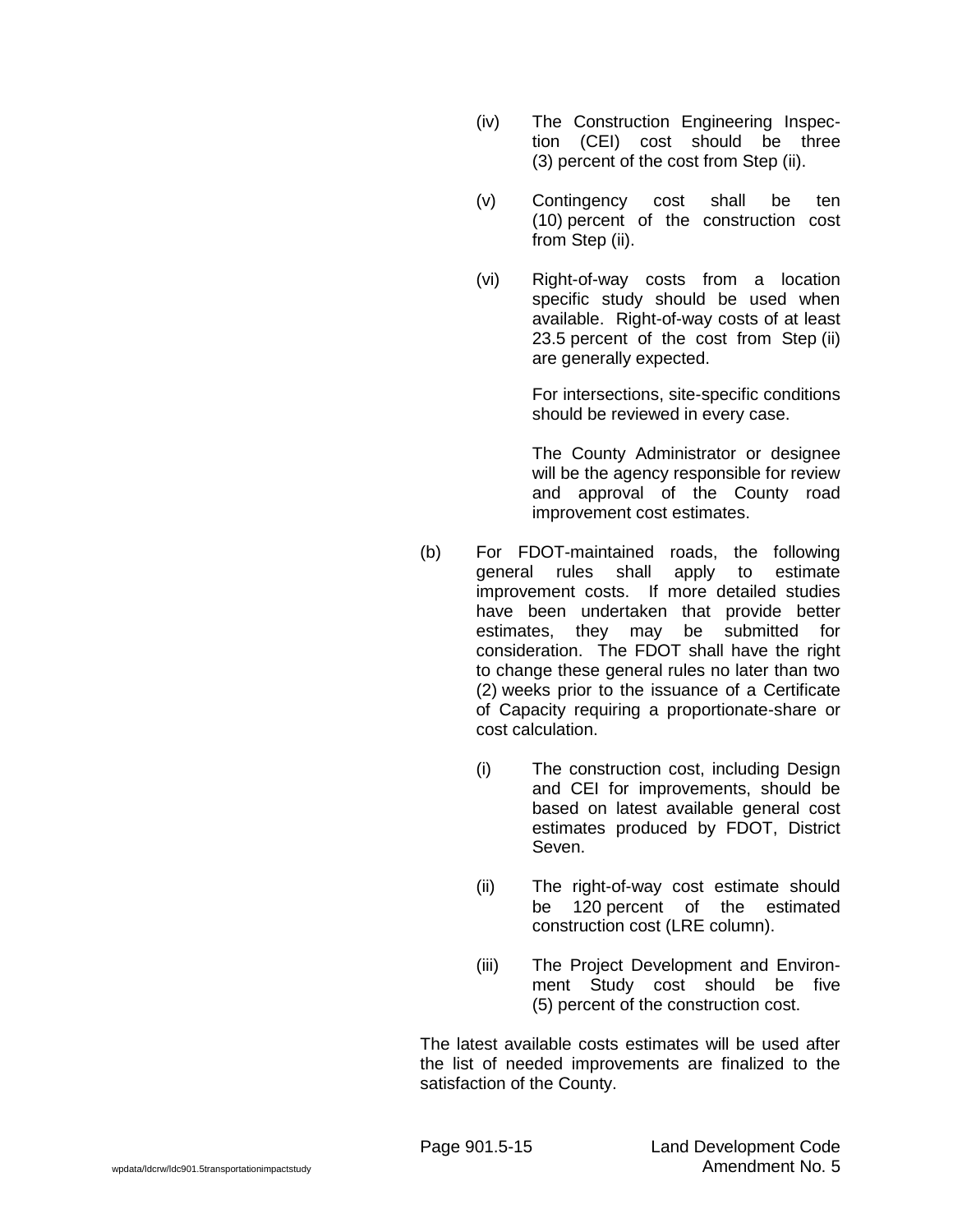(2) Where an improvement to an alternate road which draws background traffic away from an existing road estimated to fail is identified as a solution to congestion, and development traffic is assigned to both the existing road as well as the alternate road, then the proportionate-share computation will include the total, development traffic on the existing road and the new road.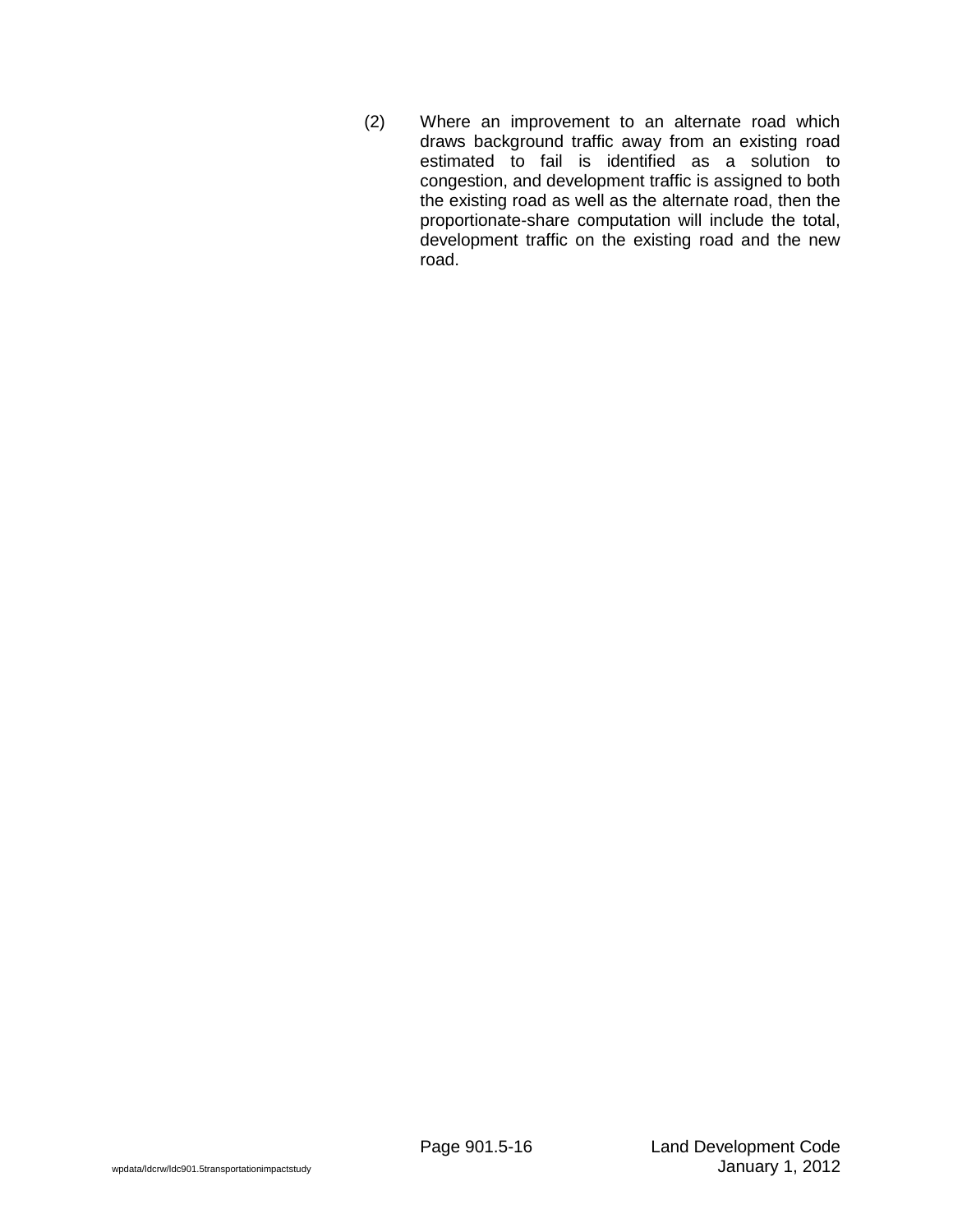# EXHIBIT 901.5.A

# PASCO COUNTY TIS GUIDELINES<br>SIZE OF DEVELOPMENT THAT GENERATES 600 DAILY DRIVEWAY TRIPS

| <b>Land Use</b>                                             | Trip Rate (1) | Size of Dev.          | Unit      | <b>Land Use</b>                             | Trip Rate (1) | Size of Dev.   | Unit            |
|-------------------------------------------------------------|---------------|-----------------------|-----------|---------------------------------------------|---------------|----------------|-----------------|
| <b>RESIDENTIAL:</b>                                         |               |                       |           | OFFICE (cont.):                             |               |                |                 |
| Single-Family (Detached)                                    | 7.59          | 80                    | DU        | General Office - Greater than               | 8.83          | All            | 1,000 SF        |
| Multifamily (Apartments)                                    | 6.30          | 96                    | DU        | 400,000 SF                                  |               |                |                 |
| Mobile Home Park                                            | 4.67          | 129                   | DU        | Medical Office                              | 35.95         | 17             | 1,000 SF        |
| Age-Restricted Single-Family                                | 3.71          | 162                   | DU        | Office Park                                 | 11.70         | 52             | 1,000 SF        |
| Congregate-Care Facility<br>(Attached)                      | 2.25          | 267                   | DU        | Veterinarian Clinic                         | 32.80         | 19             | 1,000 SF        |
| Low-Rise Condominium (1 to                                  | 5.20          | 116                   | DU        | <b>RETAIL:</b>                              |               |                |                 |
| 2 stories)/Townhouse                                        |               |                       |           | Specialty Retail                            | 49.99         | 13             | 1,000 SF        |
| High-Rise Condominium<br>(3 or more stories)                | 4.18          | 114                   | DU        | Shopping Center - Under<br>50,000 GSF       | 86.56         | $\overline{7}$ | 1,000 SF        |
| <b>LODGING:</b>                                             |               |                       |           | Shopping Center - 50,000 to                 | 62.81         | All            | 1,000 SF        |
| Hotel                                                       | 8.30          | 73                    | Room      | 200,000 GSF                                 |               |                |                 |
| Motel                                                       | 5.63          | 107                   | Room      | Shopping Center - 200,001<br>to 400,000 GSF | 46.23         | All            | 1,000 SF        |
| <b>Resort Hotel</b>                                         | 5.10          | 118                   | Room      | Shopping Center - 400,001                   | 38.66         | All            | 1,000 SF        |
| <b>Recreational Vehicle Park</b>                            | 3.70          | 163                   | <b>RV</b> | to 600,000 GSF                              |               |                |                 |
| <b>RECREATION:</b>                                          |               |                       | Space     | Shopping Center - 600,001<br>to 800,000 GSF | 34.37         | All            | 1,000 SF        |
| Marina<br>2.96<br>203<br>Berth<br>Shopping Center - Greater |               |                       | 30.33     | All                                         | 1,000 SF      |                |                 |
| Golf Course                                                 | 35.74         | 17                    | Hole      | than 800,000 GSF                            |               |                |                 |
| Miniature Golf Course                                       | 3.30          | 182                   | Hole      | Pharmacy/Drug Store with                    | 95.21         | $\overline{7}$ | 1,000 SF        |
| Movie Theaters                                              | 106.63        | 6                     | Screen    | Drive-Through                               |               |                |                 |
| <b>General Recreation</b>                                   | 2.28          | 264                   | Acres     | Home Improvement<br>Superstore              | 29.80         | 21             | 1.000 SF        |
| Racquet Club/Health                                         | 14.03         | 43                    | 1.000 SF  | Hardware/Paint                              | 51.29         | 12             | 1,000 SF        |
| Club/Spa/Dance Studio                                       |               |                       |           | Quality Restaurant                          | 91.10         | $\overline{7}$ | 1,000 SF        |
| <b>Bowling Alley</b>                                        | 33.33         | 19                    | 1,000 SF  | High-Turnover Restaurant                    | 126.50        | 5              | 1,000 SF        |
| Community Center                                            | 22.88         | 27                    | 1,000 SF  | Fast Food Restaurant with                   | 522.62        | $\overline{2}$ | 1,000 SF        |
| <b>INSTITUTIONAL:</b>                                       |               |                       |           | Drive-Through                               |               |                |                 |
| Hospital                                                    | 17.57         | 35                    | 1,000 SF  | <b>Gasoline Station</b>                     | 168.56        | $\overline{4}$ | <b>Fuel POS</b> |
| Nursing Home                                                | 2.48          | 242                   | Bed       | Quick-Lube                                  | 40.00         | 16             | Bays            |
| Elementary School                                           | 1.29          | 466                   | Student   | Auto Repair or Body Shop                    | 30.09         | 20             | 1,000 SF        |
| Middle School                                               | 1.62          | 371                   | Student   | Self-Service Car Wash                       | 108.00        | 6              | Bay             |
| <b>High School</b>                                          | 1.71          | 351                   | Student   | <b>Tire Store</b>                           | 24.87         | 25             | 1,000 SF        |
| Junior/Community College                                    | 1.20          | 501                   | Student   | New/Used Auto Sales                         | 32.93         | 19             | 1,000 SF        |
| University                                                  | 2.38          | 253                   | Student   | Supermarket                                 | 103.38        | 6              | 1,000 SF        |
| Church                                                      | 9.11          | 66                    | 1,000 SF  | Convenience Store with Gas                  | 803.24        | $\overline{1}$ | 1,000 SF        |
| Day Care                                                    | 3.03          | 199                   | Student   | Pumps                                       |               |                |                 |
| Cemetery                                                    | 4.73          | 127                   | Acres     | Furniture Store                             | 5.06          | 119            | 1,000 SF        |
| OFFICE:                                                     |               | Bank/Savings Drive-In | 281.55    | 3                                           | 1,000 SF      |                |                 |
| General Office - 50,000 SF<br>or less                       | 15.65         | 39                    | 1,000 SF  | Convenience/Gasoline/Fast-<br>Food Store    | 984.59        | $\mathbf{1}$   | 1,000 SF        |
| General Office - 50,001 to<br>100,000 SF                    | 14.25         | All                   | 1,000 SF  | <b>INDUSTRY:</b>                            |               |                |                 |
|                                                             |               |                       |           | General Light Industrial                    | 6.97          | 87             | 1,000 SF        |
| General Office - 100,001 to                                 | 12.15         | All                   | 1,000 SF  | General Heavy Industrial                    | 1.50          | 401            | 1,000 SF        |
| 200,000 SF                                                  |               |                       |           | <b>Industrial Park</b>                      | 6.96          | 87             | 1,000 SF        |
| General Office - 200,001 to                                 | 10.36         | All                   | 1,000 SF  | Manufacturing                               | 3.82          | 158            | 1,000 SF        |
| 400,000 SF                                                  |               |                       |           | Warehouse                                   | 4.96          | 121            | 1,000 SF        |
|                                                             |               |                       |           | Miniwarehouse                               | 2.50          | 241            | 1,000 SF        |
|                                                             |               |                       |           | High-Cube Warehouse                         | 1.20          | 501            | 1.000 SF        |
|                                                             |               |                       |           | Airport Hangar                              | 4.96          | 121            | 1,000 SF        |

NOTES: For land uses not listed herein, either the ITE Trip Generation Handbook, latest edition, or other trip-generation studies as approved by the County shall be used.

To estimate total daily driveway trips for land uses listed herein with heavy vehicles that are 10 percent or more of the total daily driveway trips, the total estimated daily driveway trips for heavy vehicles shall be mul

Source: Pasco County 2006 Transportation Impact Fee Update Study Summary Report.